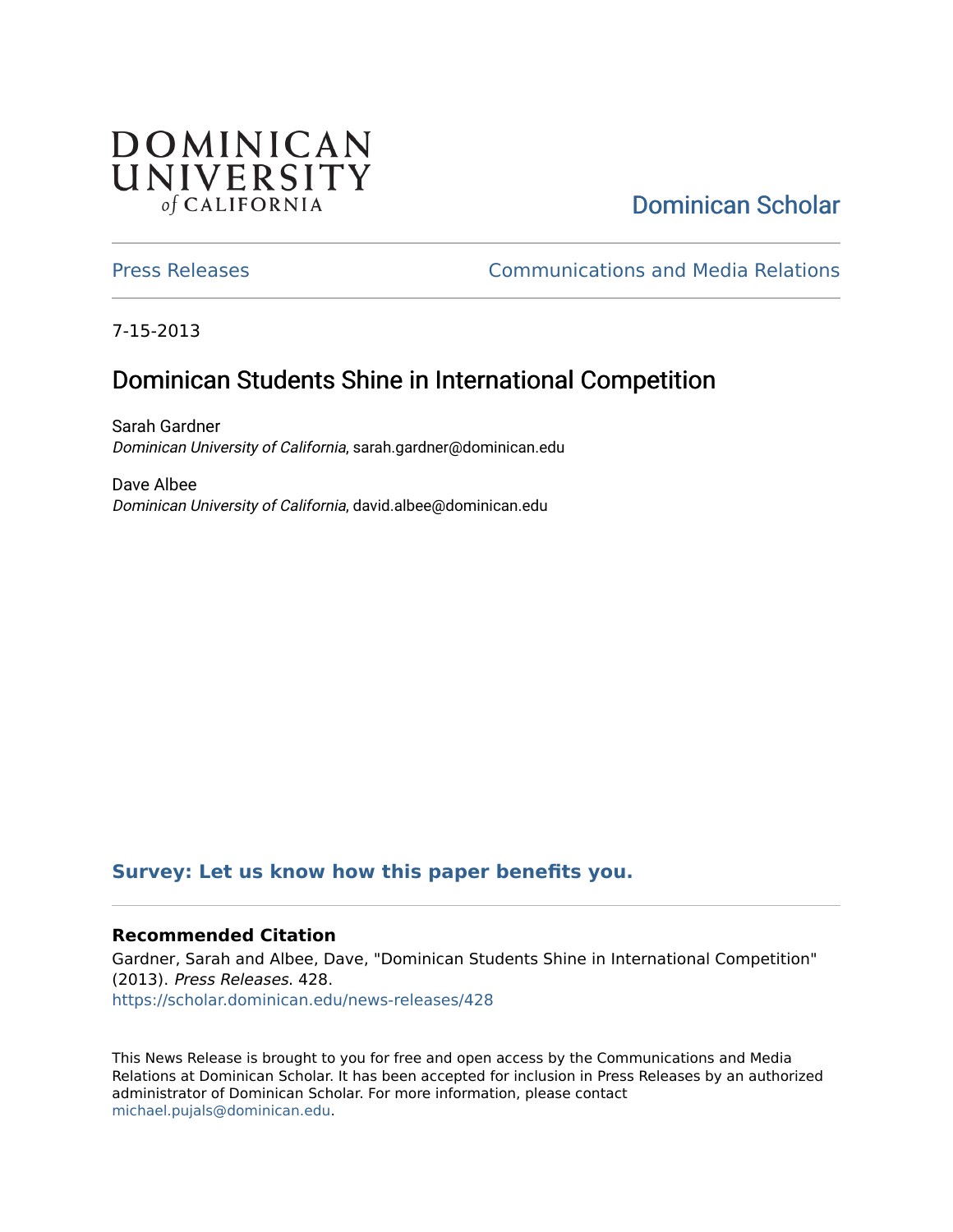### **Dominican Students Shine in International Competition**

Abdurahman Almaimani and Dorn Carranza, representing Dominican's School of Business and Leadership, achieved superior results in all nine performance criteria in the semester-long Capsim Capstone business simulation competition. The Dominican team competed against teams from Europe, Asia, and North and South America.

Almaimani and Carranza scored in the 96th percentile following eight rounds, with each round lasting two weeks. Almaimani graduated in May with a double MBA in both Global Management and Strategic Leadership. Carranza earned his MBA in May in the Strategic Leadership program.

The Capsim project was integrated into Dr. Franco Vicino's Strategic Business Policies class. Vicino has involved his MBA students in the Capsim Capstone competition for the past nine years.

"I was looking for something that integrated the various concentrations of business and a colleague had recommended this business simulation program several years ago," Vicino says. "This product requires decision making in four areas: research and development, sales and marketing, manufacturing, and finance. It is designed to get an MBA student ready to walk out of my class with an understanding not of just functional areas but how a business functions."

Classes can have up to six teams (companies). Vicino's class consisted of six teams with two students per team – with each team working with a 14-page financial reporting system.

The project lasts 16 weeks. Each team is evaluated over a simulated period covering eight rounds, with each two-week round representing one fiscal year.

During each round, the teams had to work together in order to make nearly 400 decisions in order to address all of the issues they are facing. They had to enter these decisions into a central database every other Friday.

"Teams had to identify a strategy which would enable them to compete in five different markets (from low-end to high-end) within their industry in order to cover the full range of market/customer demand. They then had to determine performance, size and reliability specifications, as well as pricing for each of their products in each of the chosen markets," Vicino says.

A balance score card measures success of all teams. The score card includes four key components – a financial component, a business processes component, a customer component, and a learning and growth component. Each component has two or three measures, for a total of nine measures. These measures include cumulative profit, turnover rate, and gross margin. Each team can earn points for successful outcomes in each measure, and then the total points earned by each team each round are benchmarked against all of the other schools participating in the competition.

Each team must enter their decisions into the Capsim's central database by midnight every other Friday. A couple of seconds after the decisions are entered; the teams would receive 14 pages of results showing market demand given what the other five teams entered.